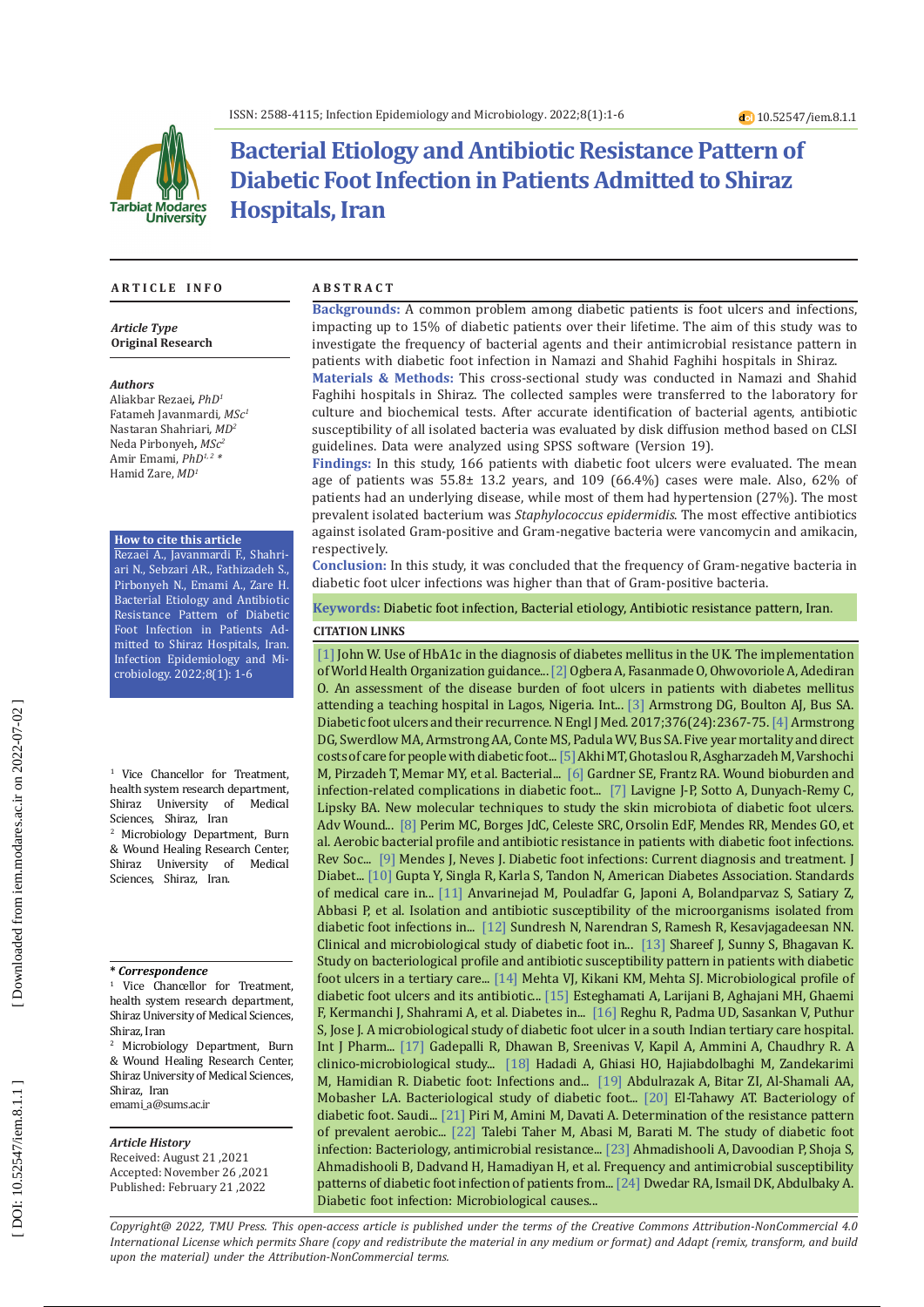## **Introduction**

**Insteriol Etiology and Antibiotis Resinance Pattern of**<br> **Incredition** Concerning the World Health Organization, The initiation of experimental treatment<br> **Incredition** Encode a filtern of contribution is even to contribu According to the World Health Organization,<br>diabetes affects 150 million people diabetes affects 150 million worldwide each year and continues to spread. It is estimated that the incidence of this disease will double by 2025<sup>[1]</sup>. Problems associated with the quantity and quality of life constitute an important part of the problems of diabetics. These problems are caused by acute and chronic complications of diabetes, one of the most harmful of which is diabetic foot infection  $\frac{1}{2}$ . The most common and costly late complication of diabetes is diabetic foot ulcer, which has worse complications and mortality than many cancers. Research has shown that one in three diabetic people develops a diabetic foot ulcer during their lifetime. Incurable diabetic foot ulcers are the leading cause of hospitalization, amputation, and death in diabetic patients  $^{[3,4]}$ . About 40 to 80% of diabetic foot ulcers become infected. In fact, due to their high susceptibility to infection, these injuries rapidly become infected and spread to adjacent tissues, leading to extensive tissue damage and eventually amputation [ 5 ] . Previous studies have shown that Gram-positive cocci, mostly *Staphylococcus aureus*, are the most common cause of diabetic foot ulcer infection. Infections in chronic wounds treated with antibiotics are generally polymicrobial [ 6 ] . In these infections, organisms have distinct characteristics compared to situations where Gramnegative pathogens or anaerobes alone cause infection. Polymicrobial infection causes the interaction between bacteria and the generation of different virulence factors. These factors that cause injury and delay treatment include hemolysis, proteases, collagenase, and short-chain fatty acids  $\mathbb{P}$ . Most diabetic infections are extremely urgent; thus, antibiotic therapy should be initiated immediately to

accelerate recovery and prevent organ loss. The initiation of experimental treatment should be based on clinical signs, results of Gram staining, and knowledge of the most common organisms in wound infections in this region. One of the most important tasks in the proper management of a wound infection is to perform susceptibility testing for organisms isolated from the diabetic wound and to choose proper antibiotics  $^{[8]}$ . **Objectives:** The objective of this study was to study the bacteriology of diabetic wound infections in patients admitted to Namazi and Shahid Faghihi hospitals in Shiraz in order to determine the prevalence of bacterial agents isolated from diabetic foot infections and to assess their antibiotic resistance pattern.

## **Materials and Methods**

This cross-sectional study was conducted in Namazi and Shahid Faghihi hospitals affiliated to Shiraz University of Medical Sciences in 2019 and 2020. This study was reviewed by the Ethics Committee of Shiraz University of Medical Sciences and approved by the Code Number 789901. Inclusion criteria included type 1 and type 2 diabetic patients over 18 years of age, who were hospitalized due to diabetic foot ulcers and required antibiotic treatment. Patients who were unable to answer the questions and also had non-diabetic neuropathies were excluded from the study. Wound samples were collected from patients. After washing with saline, wound samples were collected from the base and deep part of the wound or by needle aspiration from the abscess before antibiotic treatment. The collected samples were submitted to the microbiology laboratory in thioglycollate tubes and incubated at 37 °C for 24 hours. Following Gram staining, both blood agar and MacConkey agar culture media were incubated under aerobic and anaerobic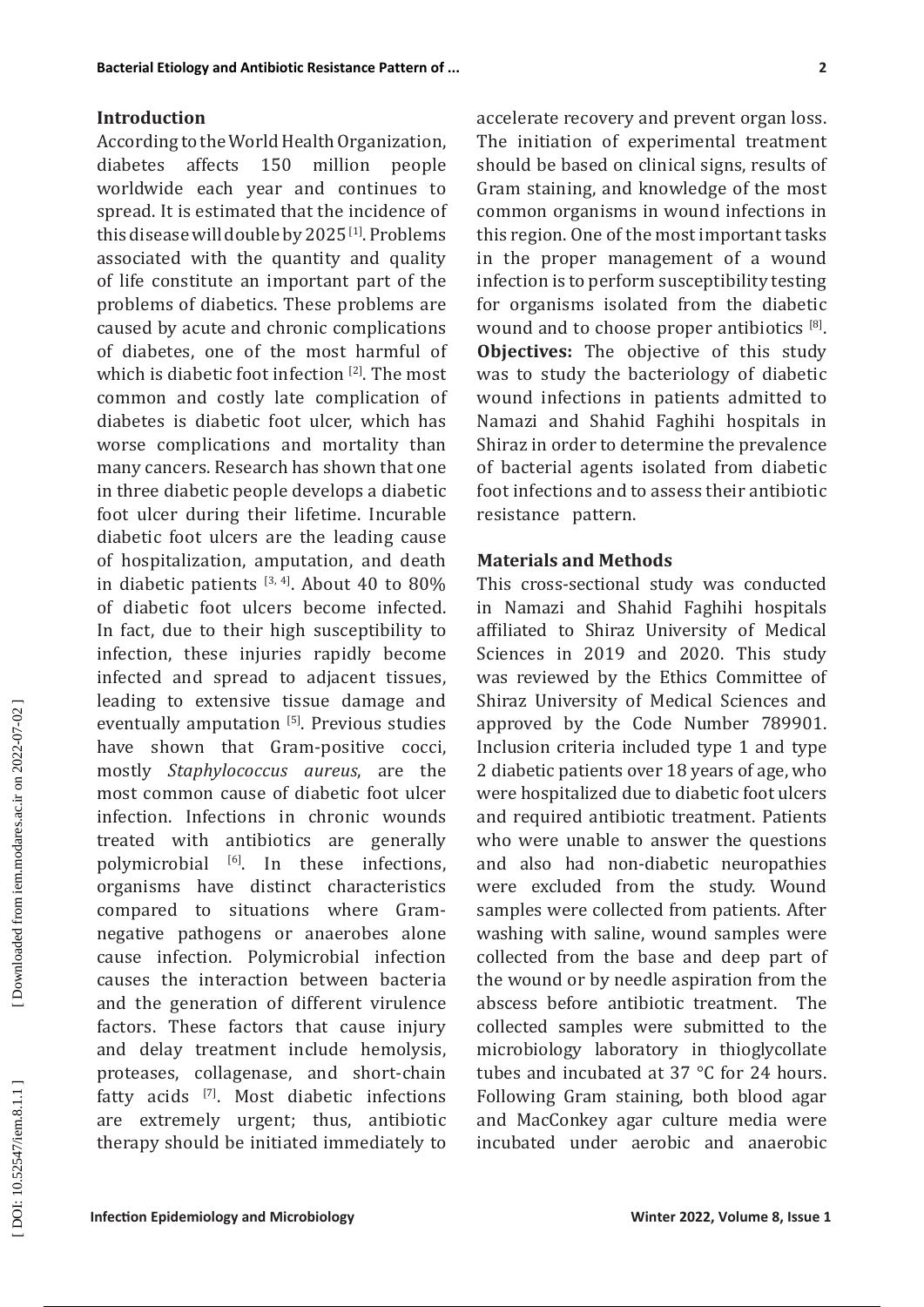## **Findings**

| 3                                                                                                                                                                                                                                                                                                                                                                                                                                                                                                                                                                                                                                                                                                                                                                                                                                                                                                                                                                                                                                                                                                                                                                                                                                                                                                                                            |                                 |                  |                                 |                  |                                        |                  |                                                                                                                                                                                                                                                                                                                                                                                                                                                                                                                                                                                                                                                                                                                                                                                                                                                                                                                                                                                                                                                                                                                                                        | Rezaei A. & et al. |
|----------------------------------------------------------------------------------------------------------------------------------------------------------------------------------------------------------------------------------------------------------------------------------------------------------------------------------------------------------------------------------------------------------------------------------------------------------------------------------------------------------------------------------------------------------------------------------------------------------------------------------------------------------------------------------------------------------------------------------------------------------------------------------------------------------------------------------------------------------------------------------------------------------------------------------------------------------------------------------------------------------------------------------------------------------------------------------------------------------------------------------------------------------------------------------------------------------------------------------------------------------------------------------------------------------------------------------------------|---------------------------------|------------------|---------------------------------|------------------|----------------------------------------|------------------|--------------------------------------------------------------------------------------------------------------------------------------------------------------------------------------------------------------------------------------------------------------------------------------------------------------------------------------------------------------------------------------------------------------------------------------------------------------------------------------------------------------------------------------------------------------------------------------------------------------------------------------------------------------------------------------------------------------------------------------------------------------------------------------------------------------------------------------------------------------------------------------------------------------------------------------------------------------------------------------------------------------------------------------------------------------------------------------------------------------------------------------------------------|--------------------|
| conditions at 37 °C for 48 hours. For Gram-<br>negative bacteria, IMViC tests were used to<br>accurately identify the isolates. For Gram-<br>positive bacteria, confirmatory tests were<br>performed for accurate diagnosis. Antibiotic<br>sensitivity testing was performed for the<br>isolates using disc diffusion method on<br>Mueller-Hinton agar plates (transferred<br>from a broth with a visual turbidity of<br>0.5 McFarland). The following antibiotic<br>disks were used to evaluate the antibiotic<br>susceptibility of the isolates: ciprofloxacin<br>(5 mcg/disk), ceftriaxone (30 mcg/disk),<br>imipenem (10 mcg/disk), chloramphenicol<br>$(10 \text{ mcg/disk})$ , meropenem $(10 \text{ mcg}/$<br>disk), gentamicin (10 mcg/disk), amikacin<br>(30 mcg/disk), clindamycin (2 mcg/disk),<br>ampicillin (10 mcg/disk), vancomycin (30<br>mcg/disk), and cefepime (30 mcg/disk).<br>Patients' demographic information, including<br>age, sex, duration of illness, and underlying<br>diseases, was collected by a questionnaire.<br>Descriptive statistics were represented as<br>mean and percentage, and Chi-square test<br>was used for analysis. Data were analyzed<br>using SPSS software (Version 19).<br>Table 1) Frequency and antimicrobial susceptibility pattern of Gram-positive bacteria isolated in this study |                                 |                  |                                 | <b>Findings</b>  |                                        |                  | In this study, 166 patients with diabetic<br>foot ulcers were evaluated to determine<br>the patterns of bacterial infection and<br>antibiotic susceptibility. The mean age of<br>patients admitted to these hospitals was<br>55.813.2± years. Of 166 patients evaluated,<br>109 (66.4%) were male, and 57 (33.6%)<br>were female. Also, 63 (38%) patients did not<br>have underlying conditions, 45 (27%) had<br>hypertension, 35 (21.1%) had cardiovascular<br>disease, and 23 (13.9%) had kidney disease.<br>Also 122 patients (73.4%) were diagnosed<br>with infections caused by one type of<br>microorganism, while the other 44 patients<br>(26.6%) were diagnosed with polymicrobial<br>infections. Out of 166 bacteria isolated, 81<br>(49%) isolates were Gram-positive, and 85<br>(51%) isolates were Gram-negative. In the<br>current study, the highest frequency among<br>Gram-positive bacteria was associated<br>with S. epidermidis (20.4%), followed by S.<br>aureus (14.4%) and Enterococci (13.8%),<br>respectively. The most prevalent Gram-<br>negative bacteria were Escherichia coli<br>(16.9%), Pseudomonas aeruginosa (9.6%), |                    |
|                                                                                                                                                                                                                                                                                                                                                                                                                                                                                                                                                                                                                                                                                                                                                                                                                                                                                                                                                                                                                                                                                                                                                                                                                                                                                                                                              | <b>MSSA</b>                     |                  | <b>MRSA</b>                     |                  | Staphylococcus epidermidis             |                  | <b>Enterococcus</b>                                                                                                                                                                                                                                                                                                                                                                                                                                                                                                                                                                                                                                                                                                                                                                                                                                                                                                                                                                                                                                                                                                                                    |                    |
| <b>Antibiotics</b>                                                                                                                                                                                                                                                                                                                                                                                                                                                                                                                                                                                                                                                                                                                                                                                                                                                                                                                                                                                                                                                                                                                                                                                                                                                                                                                           | $N=12$<br>Susceptible Resistant |                  | $N=12$<br>Susceptible Resistant |                  | $N=34$<br><b>Susceptible Resistant</b> |                  | $N=23$<br>Susceptible Resistant                                                                                                                                                                                                                                                                                                                                                                                                                                                                                                                                                                                                                                                                                                                                                                                                                                                                                                                                                                                                                                                                                                                        |                    |
|                                                                                                                                                                                                                                                                                                                                                                                                                                                                                                                                                                                                                                                                                                                                                                                                                                                                                                                                                                                                                                                                                                                                                                                                                                                                                                                                              |                                 | (%)              | (%)                             |                  |                                        | (%)              | (%)                                                                                                                                                                                                                                                                                                                                                                                                                                                                                                                                                                                                                                                                                                                                                                                                                                                                                                                                                                                                                                                                                                                                                    |                    |
| Vancomycin                                                                                                                                                                                                                                                                                                                                                                                                                                                                                                                                                                                                                                                                                                                                                                                                                                                                                                                                                                                                                                                                                                                                                                                                                                                                                                                                   | 100                             | $\boldsymbol{0}$ | 100                             | $\boldsymbol{0}$ | 100                                    | $\boldsymbol{0}$ | 33.3                                                                                                                                                                                                                                                                                                                                                                                                                                                                                                                                                                                                                                                                                                                                                                                                                                                                                                                                                                                                                                                                                                                                                   | 66.7               |
| Gentamycin                                                                                                                                                                                                                                                                                                                                                                                                                                                                                                                                                                                                                                                                                                                                                                                                                                                                                                                                                                                                                                                                                                                                                                                                                                                                                                                                   | 100                             | $\boldsymbol{0}$ | 100                             | $\boldsymbol{0}$ | 57.7                                   | 43.3             | 23.8                                                                                                                                                                                                                                                                                                                                                                                                                                                                                                                                                                                                                                                                                                                                                                                                                                                                                                                                                                                                                                                                                                                                                   | 76.2               |
| Ciprofloxacin                                                                                                                                                                                                                                                                                                                                                                                                                                                                                                                                                                                                                                                                                                                                                                                                                                                                                                                                                                                                                                                                                                                                                                                                                                                                                                                                | 25                              | 75               | 25                              | 75               | 30.3                                   | 69.7             | 4.3                                                                                                                                                                                                                                                                                                                                                                                                                                                                                                                                                                                                                                                                                                                                                                                                                                                                                                                                                                                                                                                                                                                                                    | 95.7               |
| Clindamycin                                                                                                                                                                                                                                                                                                                                                                                                                                                                                                                                                                                                                                                                                                                                                                                                                                                                                                                                                                                                                                                                                                                                                                                                                                                                                                                                  | 25                              | 75               | 25                              | 75               | 11.8                                   | 88.2             | $\boldsymbol{0}$                                                                                                                                                                                                                                                                                                                                                                                                                                                                                                                                                                                                                                                                                                                                                                                                                                                                                                                                                                                                                                                                                                                                       | 100                |
| Ampicillin                                                                                                                                                                                                                                                                                                                                                                                                                                                                                                                                                                                                                                                                                                                                                                                                                                                                                                                                                                                                                                                                                                                                                                                                                                                                                                                                   |                                 |                  | $\boldsymbol{0}$                | 100              | 20                                     | 80               | 40                                                                                                                                                                                                                                                                                                                                                                                                                                                                                                                                                                                                                                                                                                                                                                                                                                                                                                                                                                                                                                                                                                                                                     | 60                 |
| Amoxicillin                                                                                                                                                                                                                                                                                                                                                                                                                                                                                                                                                                                                                                                                                                                                                                                                                                                                                                                                                                                                                                                                                                                                                                                                                                                                                                                                  | $\boldsymbol{0}$                | 100              | $\boldsymbol{0}$                | 100              | $\boldsymbol{0}$                       | 100              | $\boldsymbol{0}$                                                                                                                                                                                                                                                                                                                                                                                                                                                                                                                                                                                                                                                                                                                                                                                                                                                                                                                                                                                                                                                                                                                                       | 100                |
| Chloramphenicol                                                                                                                                                                                                                                                                                                                                                                                                                                                                                                                                                                                                                                                                                                                                                                                                                                                                                                                                                                                                                                                                                                                                                                                                                                                                                                                              | 54.5                            | 45.5             | 100                             | $\boldsymbol{0}$ | 89.7                                   | 10.3             | 45.5                                                                                                                                                                                                                                                                                                                                                                                                                                                                                                                                                                                                                                                                                                                                                                                                                                                                                                                                                                                                                                                                                                                                                   | 54.5               |
| <b>Infection Epidemiology and Microbiology</b>                                                                                                                                                                                                                                                                                                                                                                                                                                                                                                                                                                                                                                                                                                                                                                                                                                                                                                                                                                                                                                                                                                                                                                                                                                                                                               |                                 |                  |                                 |                  |                                        |                  | Winter 2022, Volume 8, Issue 1                                                                                                                                                                                                                                                                                                                                                                                                                                                                                                                                                                                                                                                                                                                                                                                                                                                                                                                                                                                                                                                                                                                         |                    |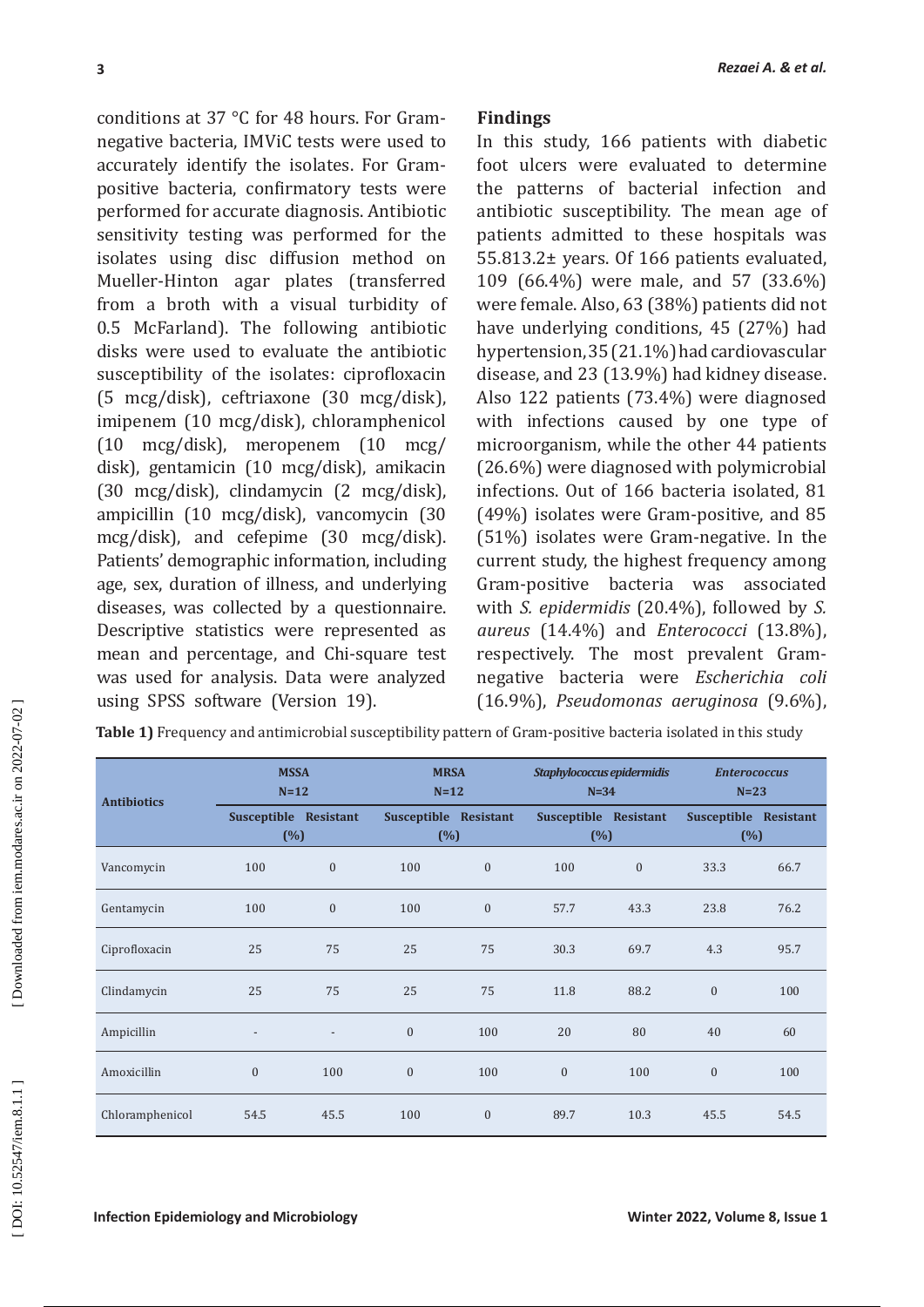## **Discussion**

| Table 2) Frequency and antimicrobial susceptibility pattern of Gram-negative bacteria isolated in this study |  |
|--------------------------------------------------------------------------------------------------------------|--|
|--------------------------------------------------------------------------------------------------------------|--|

| Bacterial Etiology and Antibiotic Resistance Pattern of                                                                                                                                                                                                                                                                                                                                                                                                                                                                                                                                                        |                            |                              |                                                                                                              |        |                                                                                                                                                                                                                                                                                                                                                                                                                                                                                                                                                                                                                                                                                                                                                  |      |                  |      |        | 4                                                    |  |
|----------------------------------------------------------------------------------------------------------------------------------------------------------------------------------------------------------------------------------------------------------------------------------------------------------------------------------------------------------------------------------------------------------------------------------------------------------------------------------------------------------------------------------------------------------------------------------------------------------------|----------------------------|------------------------------|--------------------------------------------------------------------------------------------------------------|--------|--------------------------------------------------------------------------------------------------------------------------------------------------------------------------------------------------------------------------------------------------------------------------------------------------------------------------------------------------------------------------------------------------------------------------------------------------------------------------------------------------------------------------------------------------------------------------------------------------------------------------------------------------------------------------------------------------------------------------------------------------|------|------------------|------|--------|------------------------------------------------------|--|
| Acinetobacter baumannii (9.6%), Klebsiella<br>pneumoniae $(8.3\%)$ , and Proteus $(7.1\%)$ ,<br>respectively. Vancomycin was the most<br>effective antibiotic against Gram-positive<br>organisms, while they showed the highest<br>resistance to amoxicillin. Other effective<br>antibiotics against Gram-positive organisms<br>are presented in Table 1. The most efficient<br>antibiotic against Gram-negative organisms<br>was amikacin, and the greatest resistance<br>was observed to ceftriaxone. Table 2 lists<br>other effective antibiotics against Gram-<br>negative organisms.<br><b>Discussion</b> |                            |                              |                                                                                                              |        | al. (2015) [5] in Iran as well as Sundresh<br>et al. $(2014)$ <sup>[12]</sup> and Shareef et al. $(2018)$<br>[13] in India. In this study, the prevalence<br>of infection was higher among males than<br>females, which is consistent with other<br>studies in this field $[5, 11, 13, 14]$ . This could be<br>due to the fact that men are more active<br>outdoors than women and are more likely<br>to engage in physical activity, increasing the<br>risk of injury for men. Of all patients with<br>diabetic foot ulcers, 62% had an underlying<br>illness. The highest frequency was associated<br>with hypertension (27%), followed by heart<br>disease (21.1%) and kidney disease (13.9%),<br>respectively. Other studies have also found |      |                  |      |        |                                                      |  |
| One of the most significant complications                                                                                                                                                                                                                                                                                                                                                                                                                                                                                                                                                                      |                            |                              |                                                                                                              |        |                                                                                                                                                                                                                                                                                                                                                                                                                                                                                                                                                                                                                                                                                                                                                  |      |                  |      |        | that hypertension is the most important              |  |
| for people with diabetes is foot ulcers.                                                                                                                                                                                                                                                                                                                                                                                                                                                                                                                                                                       |                            |                              |                                                                                                              |        |                                                                                                                                                                                                                                                                                                                                                                                                                                                                                                                                                                                                                                                                                                                                                  |      |                  |      |        | comorbidity in these patients [13, 15, 16]. In the   |  |
| current study, 52% of the isolated organisms<br>These injuries are not restricted to specific<br>subcutaneous tissues and are the result of<br>were Gram-negative, and 48% were Gram-                                                                                                                                                                                                                                                                                                                                                                                                                          |                            |                              |                                                                                                              |        |                                                                                                                                                                                                                                                                                                                                                                                                                                                                                                                                                                                                                                                                                                                                                  |      |                  |      |        |                                                      |  |
| uncontrolled diabetes and poor health care                                                                                                                                                                                                                                                                                                                                                                                                                                                                                                                                                                     |                            |                              |                                                                                                              |        |                                                                                                                                                                                                                                                                                                                                                                                                                                                                                                                                                                                                                                                                                                                                                  |      |                  |      |        | positive, which is similar to previous studies       |  |
| [9, 10]. In this study, the mean age of patients<br>results [17, 18]. Contrary to this study results,<br>Anvarnejad et al. (2015) in Shiraz reported<br>was $55.8\pm 13.2$ years, which is similar to                                                                                                                                                                                                                                                                                                                                                                                                          |                            |                              |                                                                                                              |        |                                                                                                                                                                                                                                                                                                                                                                                                                                                                                                                                                                                                                                                                                                                                                  |      |                  |      |        |                                                      |  |
| the results reported in other studies by<br>a higher prevalence rate for Gram-positive<br>Anvarnejad et al. (2015) [11] and Akhi et                                                                                                                                                                                                                                                                                                                                                                                                                                                                            |                            |                              |                                                                                                              |        |                                                                                                                                                                                                                                                                                                                                                                                                                                                                                                                                                                                                                                                                                                                                                  |      |                  |      |        | bacteria <a>[11]</a> . Unlike most previous studies, |  |
|                                                                                                                                                                                                                                                                                                                                                                                                                                                                                                                                                                                                                |                            |                              |                                                                                                              |        |                                                                                                                                                                                                                                                                                                                                                                                                                                                                                                                                                                                                                                                                                                                                                  |      |                  |      |        |                                                      |  |
| Table 2) Frequency and antimicrobial susceptibility pattern of Gram-negative bacteria isolated in this study                                                                                                                                                                                                                                                                                                                                                                                                                                                                                                   |                            |                              |                                                                                                              |        |                                                                                                                                                                                                                                                                                                                                                                                                                                                                                                                                                                                                                                                                                                                                                  |      |                  |      |        |                                                      |  |
|                                                                                                                                                                                                                                                                                                                                                                                                                                                                                                                                                                                                                | Escherichia coli<br>$N=28$ |                              | Klesbsiella pneumoniae Acinetobacter baumannii Pseudomonas aeroginosa Proteus memorabilia                    |        | $N=14$ $N=16$                                                                                                                                                                                                                                                                                                                                                                                                                                                                                                                                                                                                                                                                                                                                    |      | $N=16$           |      | $N=12$ |                                                      |  |
| <b>Antibiotics</b>                                                                                                                                                                                                                                                                                                                                                                                                                                                                                                                                                                                             |                            | Susceptible Resistant<br>(%) | Susceptible Resistant Susceptible Resistant Susceptible Resistant Susceptible Resistant<br>(%)<br>(%)<br>(%) |        | (%)                                                                                                                                                                                                                                                                                                                                                                                                                                                                                                                                                                                                                                                                                                                                              |      |                  |      |        |                                                      |  |
| Imipenem                                                                                                                                                                                                                                                                                                                                                                                                                                                                                                                                                                                                       | 88                         | 12                           | 42.9                                                                                                         | 57.1   | $\mathbf{0}$                                                                                                                                                                                                                                                                                                                                                                                                                                                                                                                                                                                                                                                                                                                                     | 100  | 31.3             | 68.7 | 83.3   | 16.7                                                 |  |
| Gentamycin                                                                                                                                                                                                                                                                                                                                                                                                                                                                                                                                                                                                     | 79.2                       | 20.8                         | 50                                                                                                           | 50     | 13.3                                                                                                                                                                                                                                                                                                                                                                                                                                                                                                                                                                                                                                                                                                                                             | 86.7 | 26.7             | 73.3 | 60     | 40                                                   |  |
| Ciprofloxacin                                                                                                                                                                                                                                                                                                                                                                                                                                                                                                                                                                                                  | 14.8                       | 85.2                         | 23.1                                                                                                         | 76.9   | 12.5                                                                                                                                                                                                                                                                                                                                                                                                                                                                                                                                                                                                                                                                                                                                             | 87.5 | 23.3             | 67.7 | 58.3   | 41.7                                                 |  |
| Amikacin                                                                                                                                                                                                                                                                                                                                                                                                                                                                                                                                                                                                       | 88                         | $12\,$                       | 71.4                                                                                                         | 28.6   | 6.7                                                                                                                                                                                                                                                                                                                                                                                                                                                                                                                                                                                                                                                                                                                                              | 93.3 | 43.8             | 56.2 | 100    | $\boldsymbol{0}$                                     |  |
| Cefepim                                                                                                                                                                                                                                                                                                                                                                                                                                                                                                                                                                                                        | $\boldsymbol{0}$           | 100                          | 33.3                                                                                                         | 66.7   | $\boldsymbol{0}$                                                                                                                                                                                                                                                                                                                                                                                                                                                                                                                                                                                                                                                                                                                                 | 100  | 50               | 50   | 100    | $\boldsymbol{0}$                                     |  |
| Cefteriaxon                                                                                                                                                                                                                                                                                                                                                                                                                                                                                                                                                                                                    | $\boldsymbol{0}$           | 100                          | 50                                                                                                           | $50\,$ | $\boldsymbol{0}$                                                                                                                                                                                                                                                                                                                                                                                                                                                                                                                                                                                                                                                                                                                                 | 100  | $\boldsymbol{0}$ | 100  | 100    | $\boldsymbol{0}$                                     |  |
| Meropenem                                                                                                                                                                                                                                                                                                                                                                                                                                                                                                                                                                                                      | 82.6                       | 17.4                         | 60                                                                                                           | $40\,$ | 7.7                                                                                                                                                                                                                                                                                                                                                                                                                                                                                                                                                                                                                                                                                                                                              | 92.3 | 41.7             | 58.3 | 72.7   | 27.3                                                 |  |
| Chloramphenicol                                                                                                                                                                                                                                                                                                                                                                                                                                                                                                                                                                                                | 44                         | 56                           | 45.5                                                                                                         | 54.5   | 7.1                                                                                                                                                                                                                                                                                                                                                                                                                                                                                                                                                                                                                                                                                                                                              | 92.9 | $7.1\,$          | 92.9 | 45.5   | 54.5                                                 |  |
|                                                                                                                                                                                                                                                                                                                                                                                                                                                                                                                                                                                                                |                            |                              |                                                                                                              |        |                                                                                                                                                                                                                                                                                                                                                                                                                                                                                                                                                                                                                                                                                                                                                  |      |                  |      |        |                                                      |  |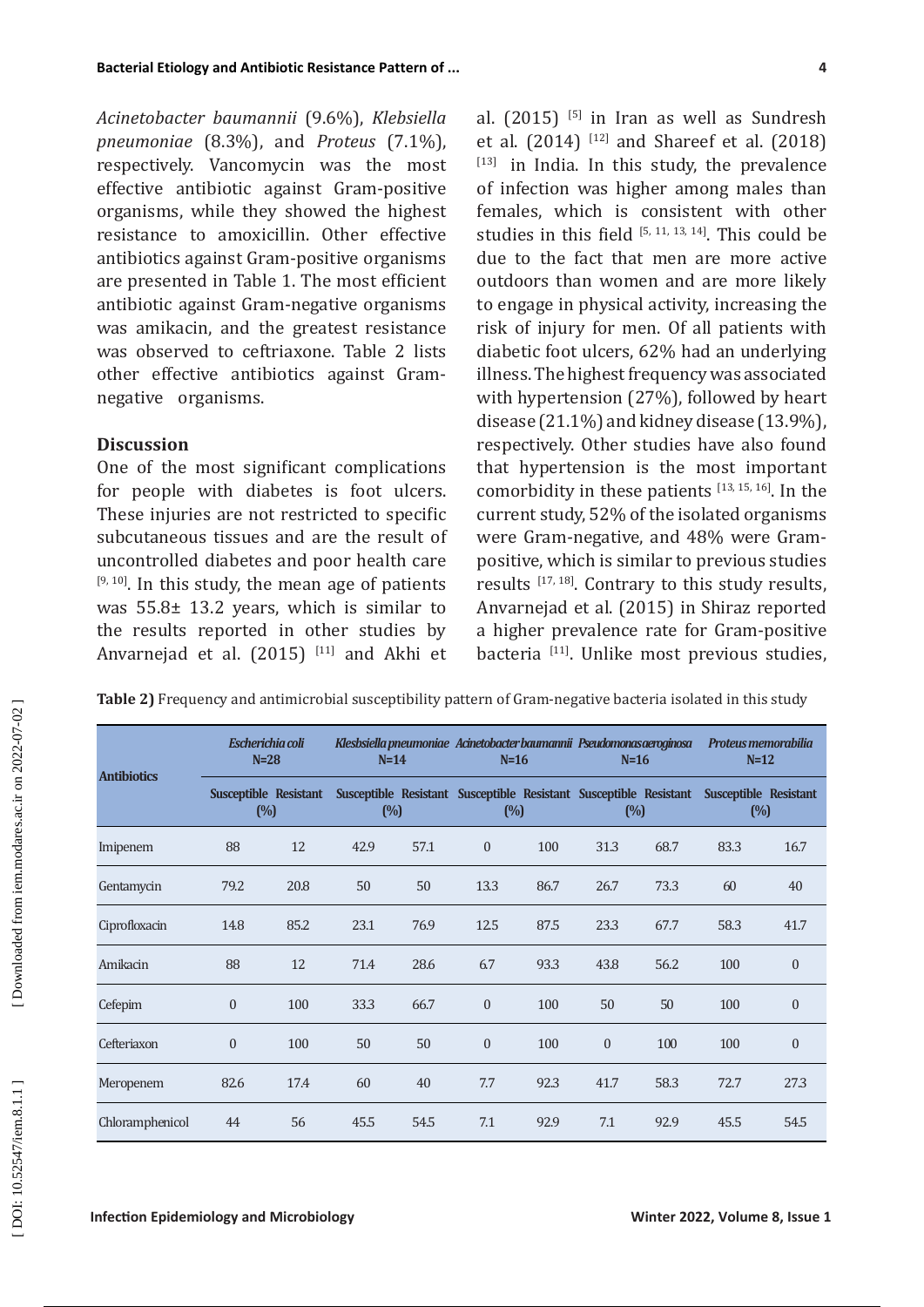**IF the most provident bacterium isolated in the cooperation of hospitals attack wise<br>means that the most provident with the most relation for the most relations. The final bacterium is the most relation to the most relati** the most prevalent bacterium isolated in the present study was *S. epidermidis* [ 5, 11, 13, 19, 20 ] . In line with other studies in Iran, the most commonly isolated Gram-negative organism in this study was *E. coli* [ 5, 11, 18, 21 ] . All isolates were assayed for susceptibility to different antibiotics. This research showed that Grampositive and Gram-negative bacteria were most susceptible to vancomycin as well as amikacin and imipenem, respectively. In a study by Talebi et al. (2010), all *S. aureus* isolates were susceptible to vancomycin, but resistance of *E. coli* isolates to ceftriaxone was 88%, compared to 100% resistance observed in this study  $[22]$ . In a study by Ahmadishooli et al. (2020) [23 ] , *E. coli* isolates were most sensitive to meropenem and least sensitive to ciprofloxacin, while in the present study, *E. coli* isolates showed the highest sensitivity to amikacin and imipenem and the lowest sensitivity to ceftriaxone. In a study by Dwedar et al. (2015) in Egypt, the antibiotic susceptibility pattern was similar to that obtained in the present study, and the highest susceptibility of Gram-positive and Gram-negative bacteria was reported to vancomycin as well as imipenem and amikacin, respectively  $^{[24]}$ . Contrary to the present study findings, Perim et al. (2015) in Brazil showed that the most effective antibiotic against both Gram-positive and Gram-negative bacteria was imipenem [ 8 ] .

# **Conclusion**

The most common bacterial infection in diabetic foot ulcers in patients admitted to Namazi and Shahid Faghihi hospitals was associated with *S, epidermis*, followed by *E. coli*. Moreover, half of *S. aureus* isolates were MRSA. Gram-positive bacteria were most susceptible to vancomycin, and Gramnegative bacteria were most susceptible to amikacin, followed by imipenem.

# **Acknowledgements**

The authors of this article appreciate the

cooperation of hospitals affiliated with Shiraz Medical Sciences.

**Ethical Permissions:** The Ethical code of project in Shiraz University of Medical Sciences is IR.SUMS.MED.REC.1400.211. **Conflicts of interest:** The authors have no financial interests related to the material in the manuscript.

**Authors Contribution:** Study concept and design: AE, AR, NS; analysis and interpretation of data: FJ, AR, NP; drafting of the manuscript: AR; critical revision of the manuscript for important intellectual content: A E, HZ; statistical analysis: FJ. **Fundings:** The authors declare that they received no funding.

**Consent to participate**: Written informed consents were obtained from all participants.

## **References**

- 1. John W. Use of HbA1c in the diagnosis of diabetes mellitus in the UK. The implementation of World Health Organization guidance 2011. Diabet Med. 2012;29(11):1350-7.
- 2. Ogbera A, Fasanmade O, Ohwovoriole A, Adediran O. An assessment of the disease burden of foot ulcers in patients with diabetes mellitus attending a teaching hospital in Lagos, Nigeria. Int J Low Extrem Wounds. 2006;5(4):244-9.
- 3. Armstrong DG, Boulton AJ, Bus SA. Diabetic foot ulcers and their recurrence. N Engl J Med. 2017;376(24):2367-75.
- 4. Armstrong DG, Swerdlow MA, Armstrong AA, Conte MS, Padula WV, Bus SA. Five year mortality and direct costs of care for people with diabetic foot complications are comparable to cancer. J Foot Ankle Res. 2020;13(1):1-4.
- 5. Akhi MT, Ghotaslou R, Asgharzadeh M, Varshochi M, Pirzadeh T, Memar MY, et al. Bacterial etiology and antibiotic susceptibility pattern of diabetic foot infections in Tabriz, Iran. GMS Hyg Infect Control. 2015;10:Doc02.
- 6. Gardner SE, Frantz RA. Wound bioburden and infection-related complications in diabetic foot ulcers. Biol Res Nurs. 2008;10(1):44-53.
- 7. Lavigne J-P, Sotto A, Dunyach-Remy C, Lipsky BA. New molecular techniques to study the skin microbiota of diabetic foot ulcers. Adv Wound Care. 2015;4(1):38-49.
- 8. Perim MC, Borges JdC, Celeste SRC, Orsolin EdF, Mendes RR, Mendes GO, et al. Aerobic bacterial profile and antibiotic resistance in patients with